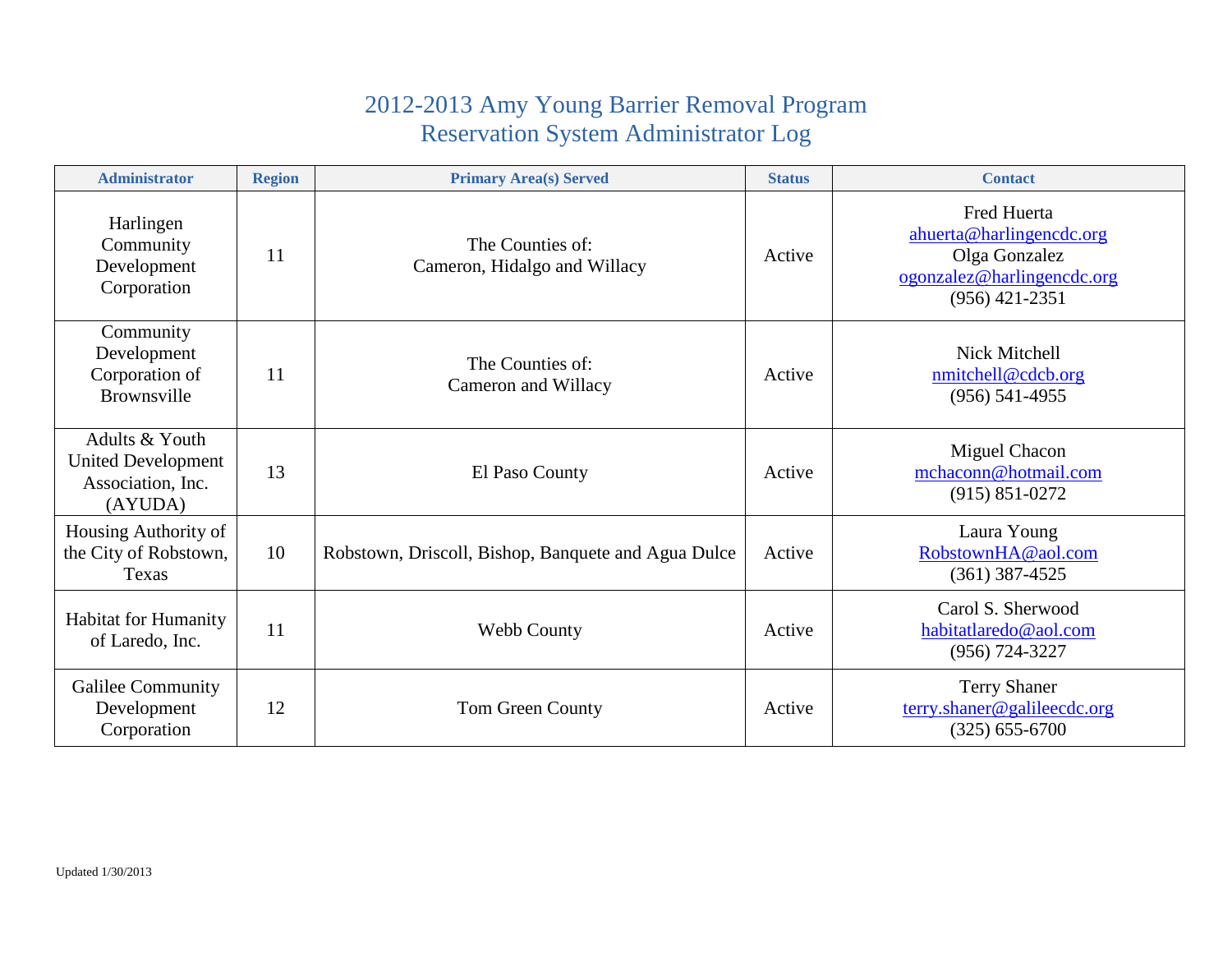| <b>Administrator</b>                                                    | <b>Region</b>  | <b>Primary Area(s) Served</b>                                     | <b>Status</b> | <b>Contact</b>                                                                      |
|-------------------------------------------------------------------------|----------------|-------------------------------------------------------------------|---------------|-------------------------------------------------------------------------------------|
| Neighborhood<br>Housing Services of<br>San Antonio, Inc.                | 9              | San Antonio (city)                                                | Active        | JoAnna Shariff-Bey<br>jshariff-bey@nhs-satx.org<br>$(210)$ 533-6673                 |
| <b>Rolling Plains</b><br>Management<br>Corporation                      | $\overline{2}$ | The Counties of:<br>Baylor, Cottle, Foard, Hardeman and Wilbarger | Active        | <b>Mark Halsell</b><br>markhalsell@yahoo.com<br>$(940) 684 - 1571$                  |
| Meals on Wheels and<br>More                                             | $\overline{7}$ | The Counties of:<br>Bastrop, Hays, Travis and Williamson          | Active        | <b>Charles Cloutman</b><br>ccloutman@mealsonwheelsandmore.org<br>$(512) 628 - 8165$ |
| <b>Habitat for Humanity</b><br>of<br>El Paso, Inc.                      | 13             | El Paso County                                                    | Active        | Muriel J. Hall<br>mjhall@habitatelpaso.org<br>$(915)$ 755-6633                      |
| Affordable Homes of<br>South Texas, Inc.                                | 11             | The Counties of:<br>Hidalgo and Willacy                           | Active        | Gustavo Garcia<br>ggarcia@ahsti.org<br>$(956) 687 - 6263$                           |
| Society of St. Vincent<br>de Paul, Inc., South<br><b>Central Region</b> | 3              | Statewide, as local resources allow                               | Active        | Elizabeth Disco-Shearer<br>ldisco@svdpscr.org<br>$(972)$ 739 - 6023                 |
| <b>South Texas</b><br>Development Council                               | 11             | The Counties of:<br>Webb, Jim Hogg, Starr and Zapata              | Active        | Alberto Rivera, Jr.<br>arivera@stdc.coq.txt.us<br>(956) 722-3995                    |
| Terra-Genesis of<br>Texas, Inc.                                         | 9              | The Counties of:<br>Bexar, Guadalupe and Hays                     | Active        | Ben Amor<br>tginfo@tgicorp.org<br>$(210)$ 342-8576                                  |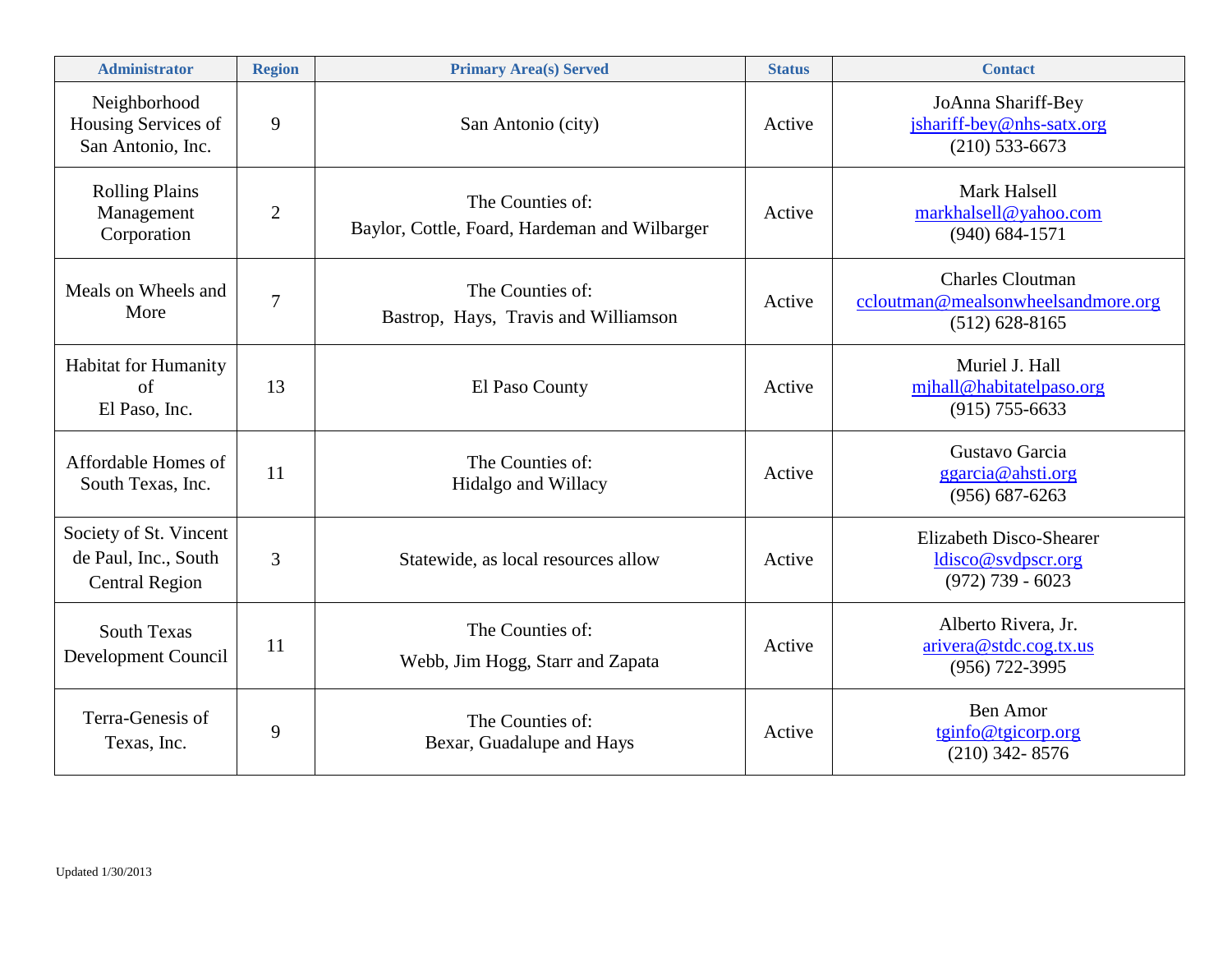| <b>Administrator</b>                                             | <b>Region</b>  | <b>Primary Area(s) Served</b>                                                                                                                                                                              | <b>Status</b> | <b>Contact</b>                                                           |
|------------------------------------------------------------------|----------------|------------------------------------------------------------------------------------------------------------------------------------------------------------------------------------------------------------|---------------|--------------------------------------------------------------------------|
| City of El Paso                                                  | 13             | El Paso (city)                                                                                                                                                                                             | Active        | Patricia White<br>whitepa@elpasotexas.gov<br>$(915) 541 - 4341$          |
| Housing Authority of<br>the City of Del Rio                      | 11             | Del Rio (city)                                                                                                                                                                                             | Active        | Cynthia A. de Luna<br>drha@stx.rr.com<br>$(830)$ 774 - 6506              |
| <b>Starr County Self</b><br>Help Center                          | 11             | <b>Starr County</b>                                                                                                                                                                                        | Active        | Belinda Balderas<br>b.balderas2105@gmail.com<br>$(956)$ 488-2025         |
| <b>Comal County Senior</b><br><b>Citizens Foundation</b>         | 9              | <b>Comal County</b>                                                                                                                                                                                        | Active        | <b>Bonny Raby</b><br>cmercado@nbsenior.org<br>$(830)$ 629 - 4547 ext. 19 |
| <b>Brazos Valley</b><br><b>Affordable Housing</b><br>Corporation | 8              | The Counties of:<br>Brazos, Burleson, Grimes, Leon, Madison, Robertson<br>and Washington                                                                                                                   | Active        | <b>Ben Fortner</b><br>bfortner@bvahc.org<br>(979) 595-2809 ext. 3        |
| <b>West Central Texas</b><br>Council of<br>Governments           | $\overline{2}$ | The Counties of:<br>Brown, Callahan, Coleman, Comanche, Eastland,<br>Fisher, Haskell, Jones, Kent, Knox, Mitchell, Nolan,<br>Runnels, Scurry, Shackelford, Stephens, Stonewall,<br>Taylor and Throckmorton | Active        | Michelle Parker<br>mparker@wctcog.org<br>$(325)$ 672-8544                |
| <b>Austin Habitat for</b><br>Humanity                            | $\overline{7}$ | The Counties of:<br>Travis, Bastrop, Caldwell and the portion of<br>Williamson County that falls within the City Limits of<br>Austin.                                                                      | Active        | Kate Herrmann<br>kherrmann@ahfh.org<br>(512) 472-8788 ext.411            |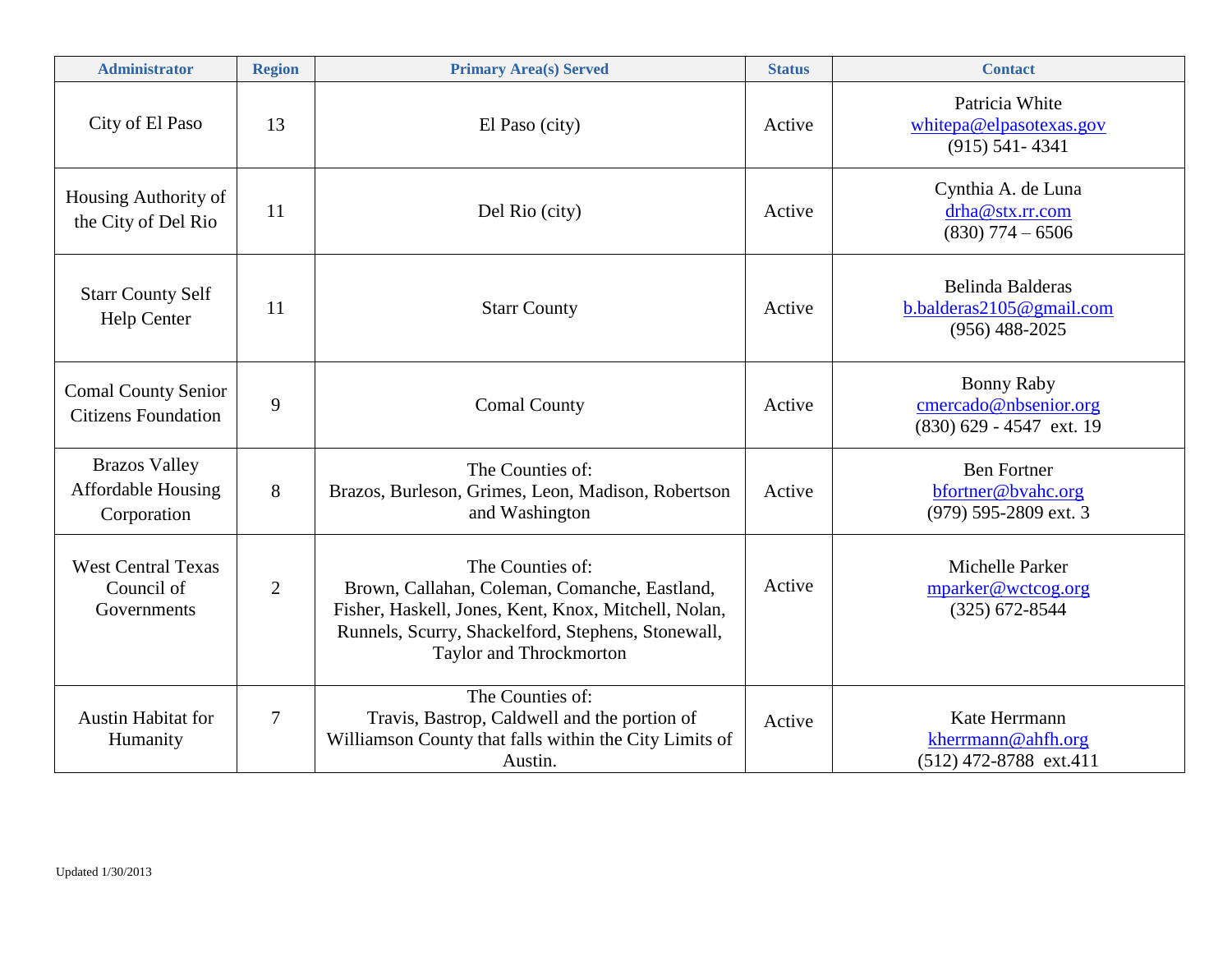| <b>Administrator</b>                                      | <b>Region</b>  | <b>Primary Area(s) Served</b>                                                                                                           | <b>Status</b> | <b>Contact</b>                                                                                                |
|-----------------------------------------------------------|----------------|-----------------------------------------------------------------------------------------------------------------------------------------|---------------|---------------------------------------------------------------------------------------------------------------|
| <b>Coastal Bend Center</b><br>for Independent<br>Living   | 10             | The Counties of:<br>Nueces, San Patricio, Kleberg, Bee, Jim Wells,<br>Aransas, Brooks, Duval, Kenedy, Live Oak, McMullen<br>and Refugio | Active        | <b>Judy Telge</b><br>judyt@cbcil.org<br>$(361) 883 - 8461$                                                    |
| <b>Institute for Building</b><br>Technology and<br>Safety | 7              | Statewide, as local resources allow                                                                                                     | Active        | Kassie Krupar<br>Kkrupar@ibts.org<br>$(281) 549 - 6280$                                                       |
| City of Taylor                                            | $\overline{7}$ | Taylor (city)                                                                                                                           | Active        | <b>Judy Langford</b><br><b>Langford Community Management Services</b><br>Judy@lcmsinc.com<br>$(512)$ 452-0432 |
| Interfaith Action of<br><b>Central Texas</b>              | $\overline{7}$ | <b>Travis County</b>                                                                                                                    | Active        | Simone Talma Flowers<br>stalma@interfaithtexas.org<br>(512) 386-9145 ext. 302                                 |
| Habitat for Humanity<br>of Smith County                   | $\overline{4}$ | <b>Smith County</b>                                                                                                                     | Active        | <b>Rosie Parker</b><br>rosie@smithcountyhabitat.org<br>(903) 595-6630, ext. 14                                |
| <b>Brazoria County</b>                                    | 6              | <b>Brazoria County</b>                                                                                                                  | Active        | Jennifer Crainer<br>jenniferc@brazoria-county.com<br>$(979) 864 - 1220$                                       |
| Fort Bend<br>Community<br>Revitalization<br>Projects      | 6              | Fort Bend County                                                                                                                        | Active        | <b>Keely Aust</b><br>kaust@fbcorps.org<br>$(281)$ 617-7416, ext. 118                                          |
| <b>City of Austin</b>                                     | $\overline{7}$ | Austin (city)                                                                                                                           | Active        | Ed Alonzo<br>Ed.Alonzo@austintexas.gov<br>$(512)$ 974-3113                                                    |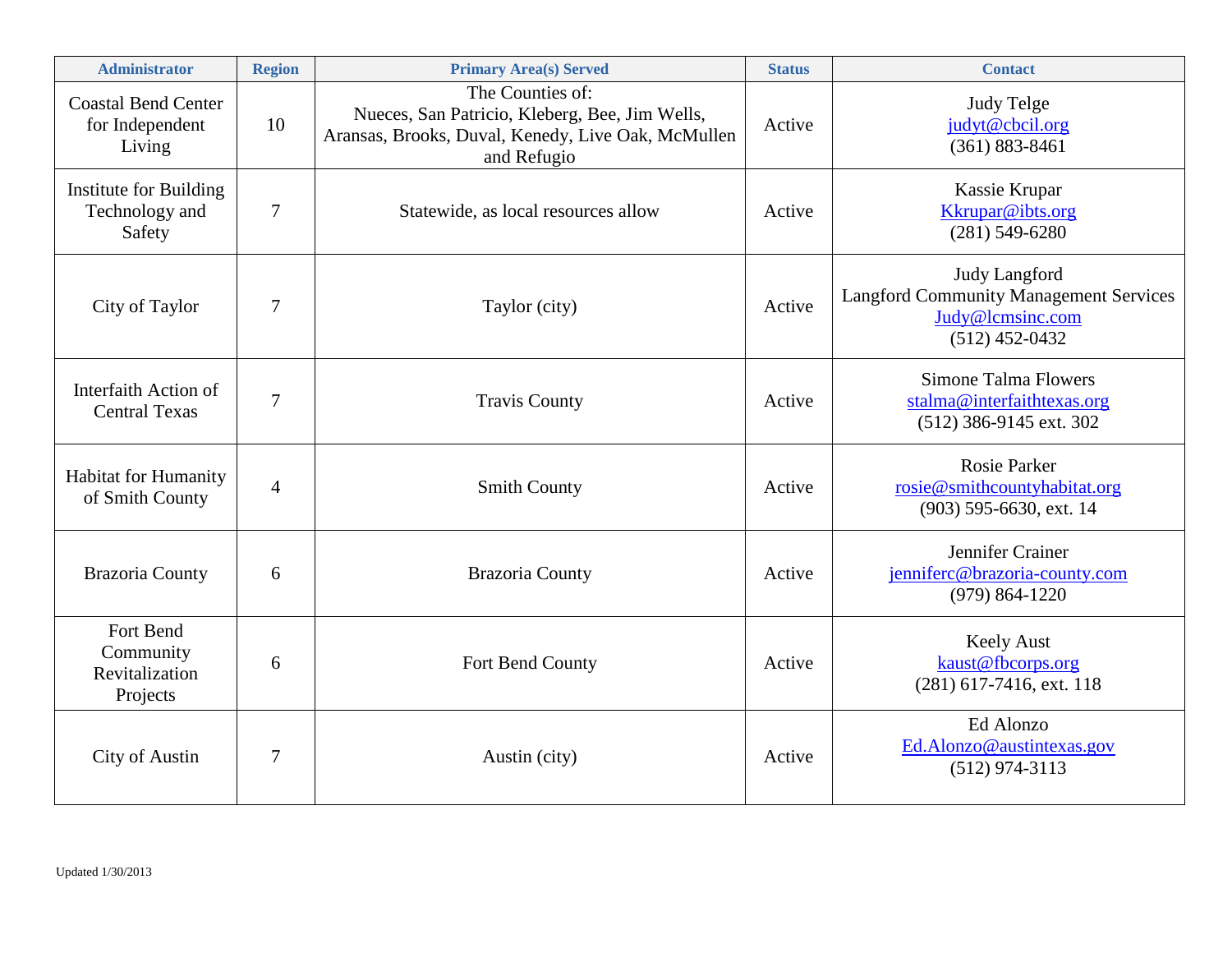| <b>Administrator</b>                                     | <b>Region</b>  | <b>Primary Area(s) Served</b>                                                                                                                             | <b>Status</b> | <b>Contact</b>                                                                 |
|----------------------------------------------------------|----------------|-----------------------------------------------------------------------------------------------------------------------------------------------------------|---------------|--------------------------------------------------------------------------------|
| <b>Habitat for Humanity</b><br>of South Collin<br>County | 3              | Collin County (south of Hwy 121)                                                                                                                          | Active        | Erin Johnson<br>ejohnson@habitat-scc.org<br>$(972)$ 398 – 0634, ext. 100       |
| <b>Community Action</b><br>Corporation of South<br>Texas | 10             | The Counties of:<br>Jim Wells and San Patricio                                                                                                            | Active        | Doug Hairgrove<br>doug.hairgrove@cacost.org<br>$(361)$ 207-1721                |
| Waco Habitat for<br>Humanity                             | 8              | McLennan County                                                                                                                                           | Active        | Michelle Borckardt<br>michelle@wacohabitat.org<br>$(254)$ 756-7575             |
| City of Marble Falls                                     | $\overline{7}$ | Marble Falls (city)                                                                                                                                       | Active        | Robb Stevenson<br>robb@equitycdc.org<br>$(512)$ 731-0445                       |
| City of Bastrop                                          | 7              | Bastrop (city)                                                                                                                                            | Active        | Robb Stevenson<br>robb@equitycdc.org<br>$(512)$ 731-0445                       |
| <b>Easter Seals Central</b><br>Texas                     | $\overline{7}$ | The Counties of:<br>Travis, Williamson, Hays, Bastrop, Bell, Blanco,<br>Burnet, Caldwell, Fayette, Gillespie, Gonzales,<br>Lampasas, Lee, Llano and Milam | Active        | Rosa Gonzalez-Abrego<br>rgonzalez-abrego@eastersealstx.com<br>$(512)$ 615-3379 |
| City of La Feria                                         | 11             | La Feria (city)                                                                                                                                           | Active        | Robb Stevenson<br>robb@equitycdc.org<br>$(512)$ 731-0445                       |